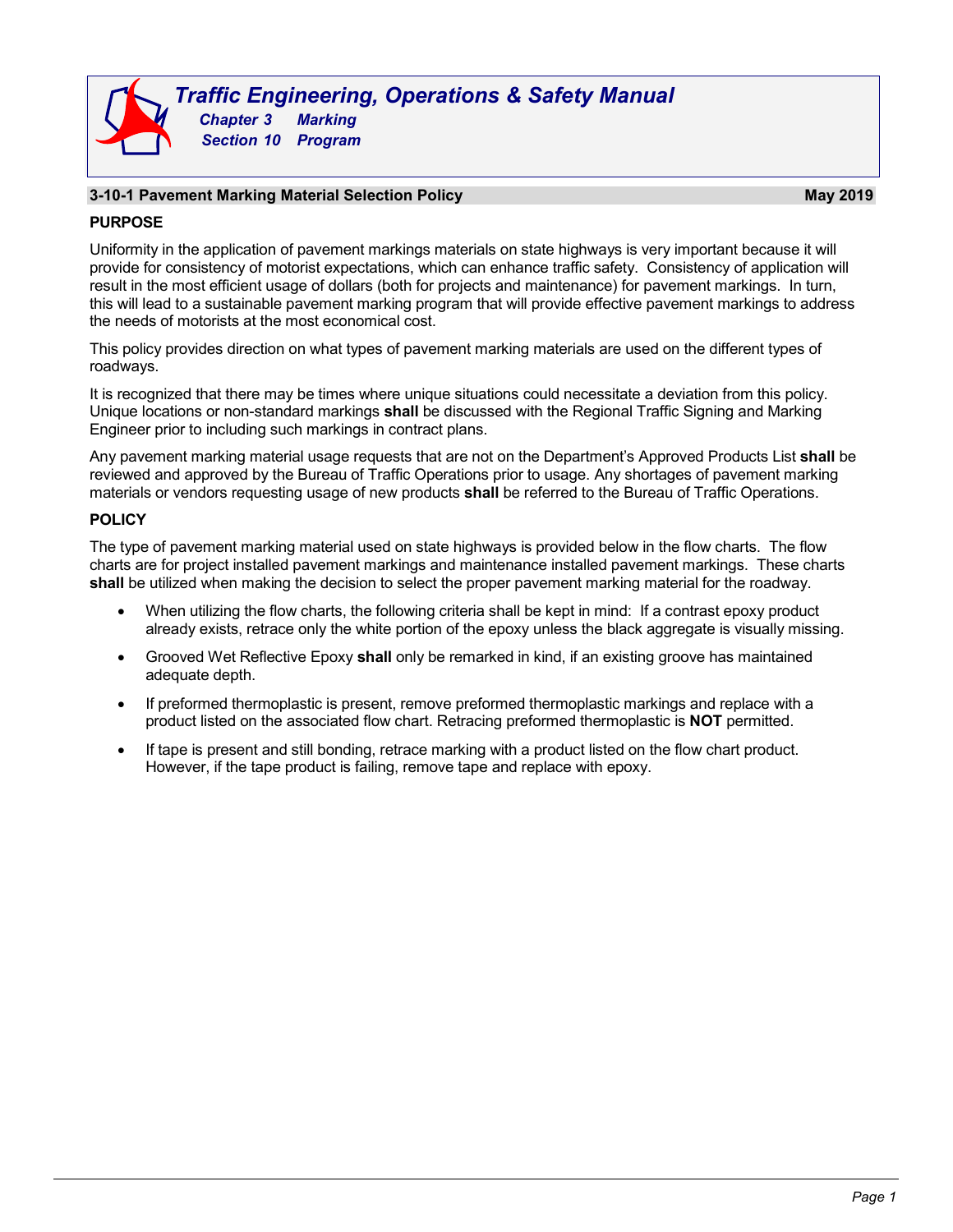

\*Use Standard Epoxy if a groove is not present on non-pavement projects. Contact your region traffic engineer on what product to use on ramps.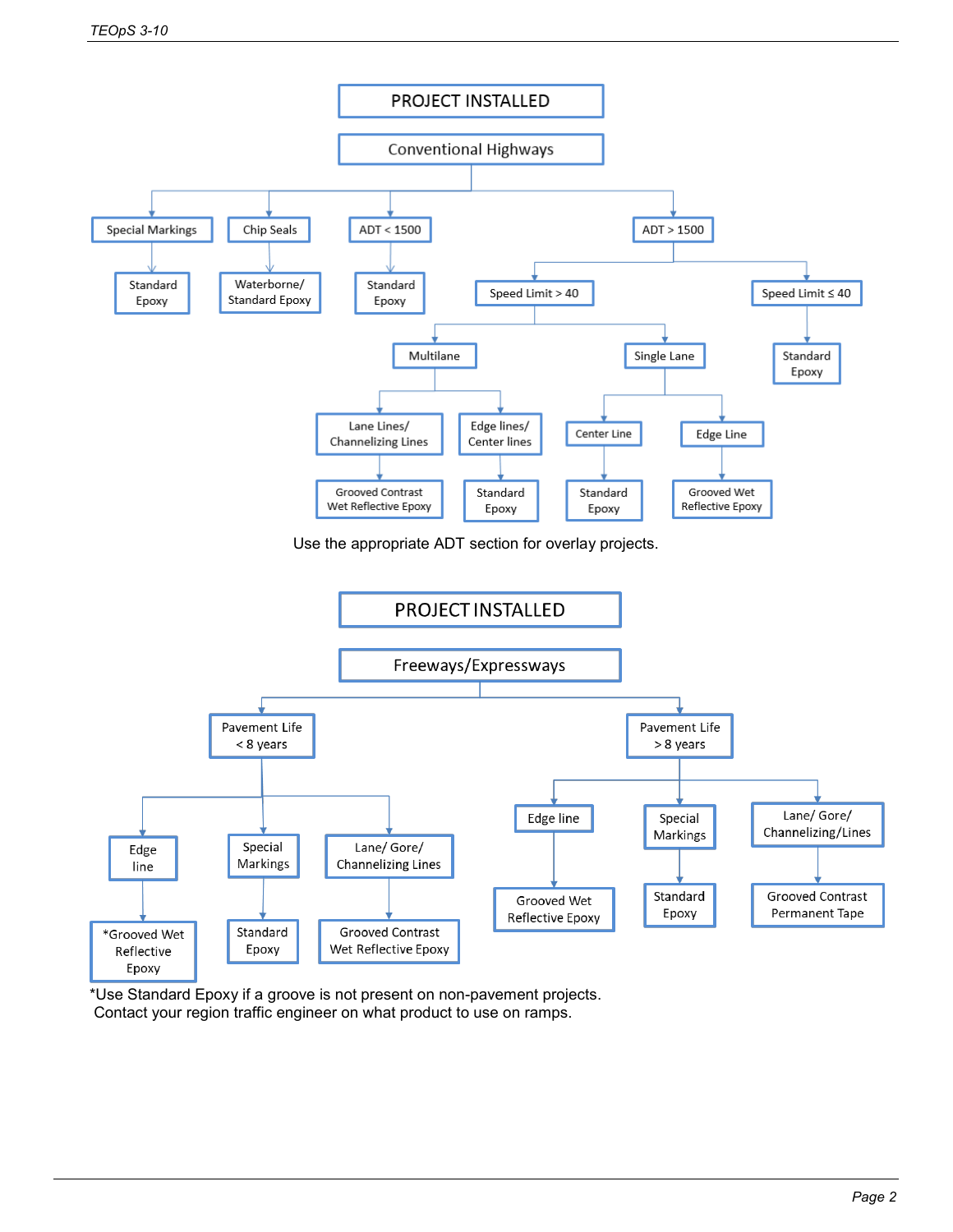

## NOTE:

- $\bullet$ In areas where there is no groove, marking would be standard epoxy or waterborne.
- $\cdot$ Where contrast epoxy already exists, retrace only the epoxy, not the contrast marking unless visually missing.
- Grooved Epoxy: Remarking within the existing groove, unless material is failing, then consider re-grooving.  $\bullet$
- If thermoplastic is present, remove thermoplastic markings and replace with the correct product listed above.  $\bullet$ Retracing thermoplastic is NOT permitted.
- If tape is present and still bonding, retrace marking with the correct product listed above. If tape product is failing,  $\bullet$ remove tape and replace with epoxy.